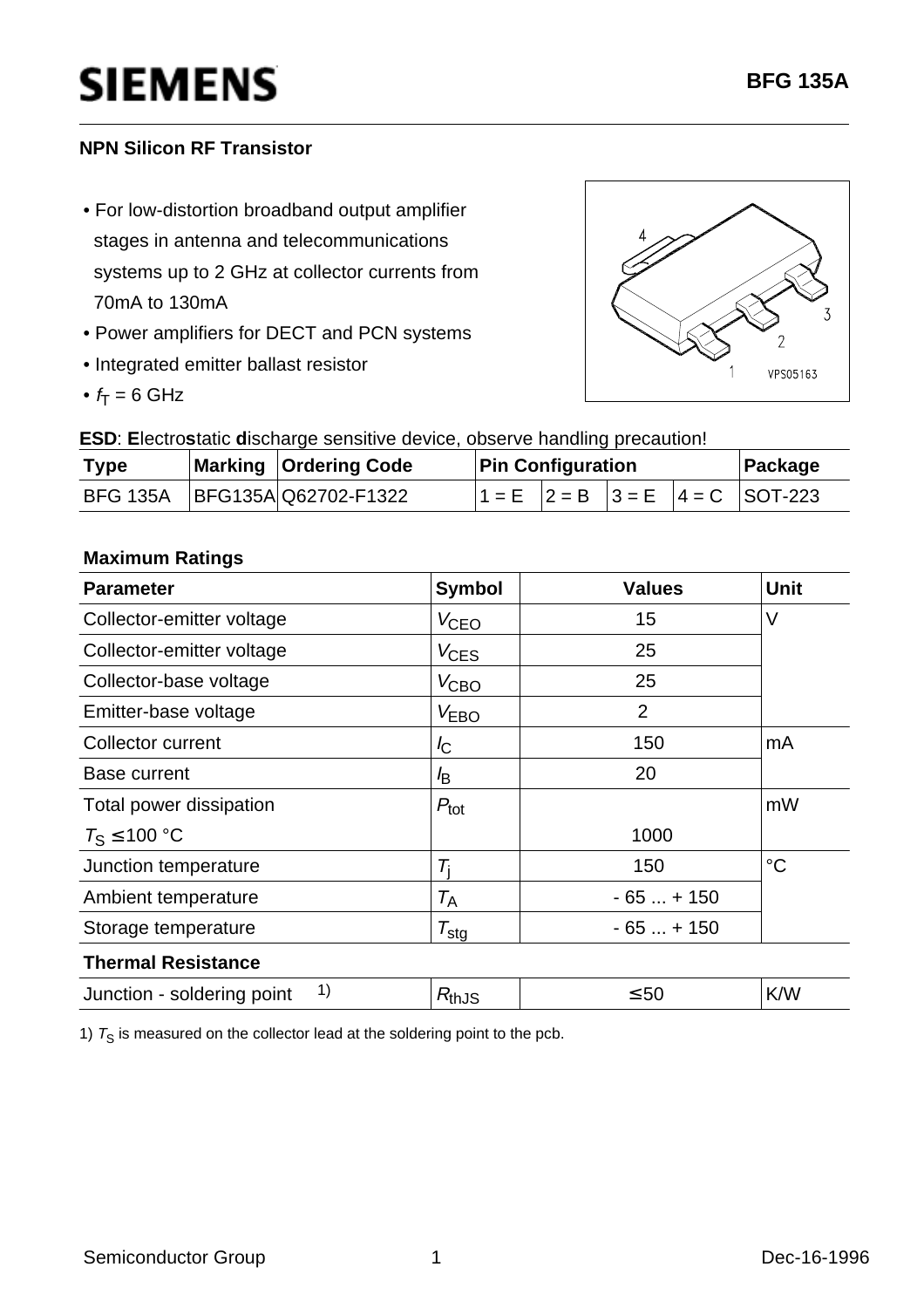| <b>Parameter</b>                                  | <b>Symbol</b>    |                | <b>Values</b>  |                | <b>Unit</b> |  |  |
|---------------------------------------------------|------------------|----------------|----------------|----------------|-------------|--|--|
|                                                   |                  | min.           | typ.           | max.           |             |  |  |
| <b>DC Characteristics</b>                         |                  |                |                |                |             |  |  |
| Collector-emitter breakdown voltage               | $V_{(BR)CEO}$    |                |                |                | V           |  |  |
| $I_{\rm C}$ = 1 mA, $I_{\rm B}$ = 0               |                  | 15             | $\blacksquare$ | $\blacksquare$ |             |  |  |
| Collector-emitter cutoff current                  | $I_{\text{CES}}$ |                |                |                | μA          |  |  |
| $V_{\text{CF}} = 25 \text{ V}, V_{\text{BF}} = 0$ |                  | $\blacksquare$ |                | 100            |             |  |  |
| Collector-base cutoff current                     | $I_{CBO}$        |                |                |                | nA          |  |  |
| $V_{CB}$ = 10 V, $I_E$ = 0                        |                  | $\blacksquare$ |                | 50             |             |  |  |
| Emitter-base cutoff current                       | $I_{EBO}$        |                |                |                | μA          |  |  |
| $V_{EB} = 1$ V, $I_C = 0$                         |                  | $\blacksquare$ |                | 1              |             |  |  |
| DC current gain                                   | $h_{FE}$         |                |                |                |             |  |  |
| $I_{\rm C}$ = 100 mA, $V_{\rm CE}$ = 8 V          |                  | 80             | 120            | 250            |             |  |  |

| <b>Electrical Characteristics</b> at $T_A = 25^{\circ}$ C, unless otherwise specified. |  |  |  |  |  |
|----------------------------------------------------------------------------------------|--|--|--|--|--|
|----------------------------------------------------------------------------------------|--|--|--|--|--|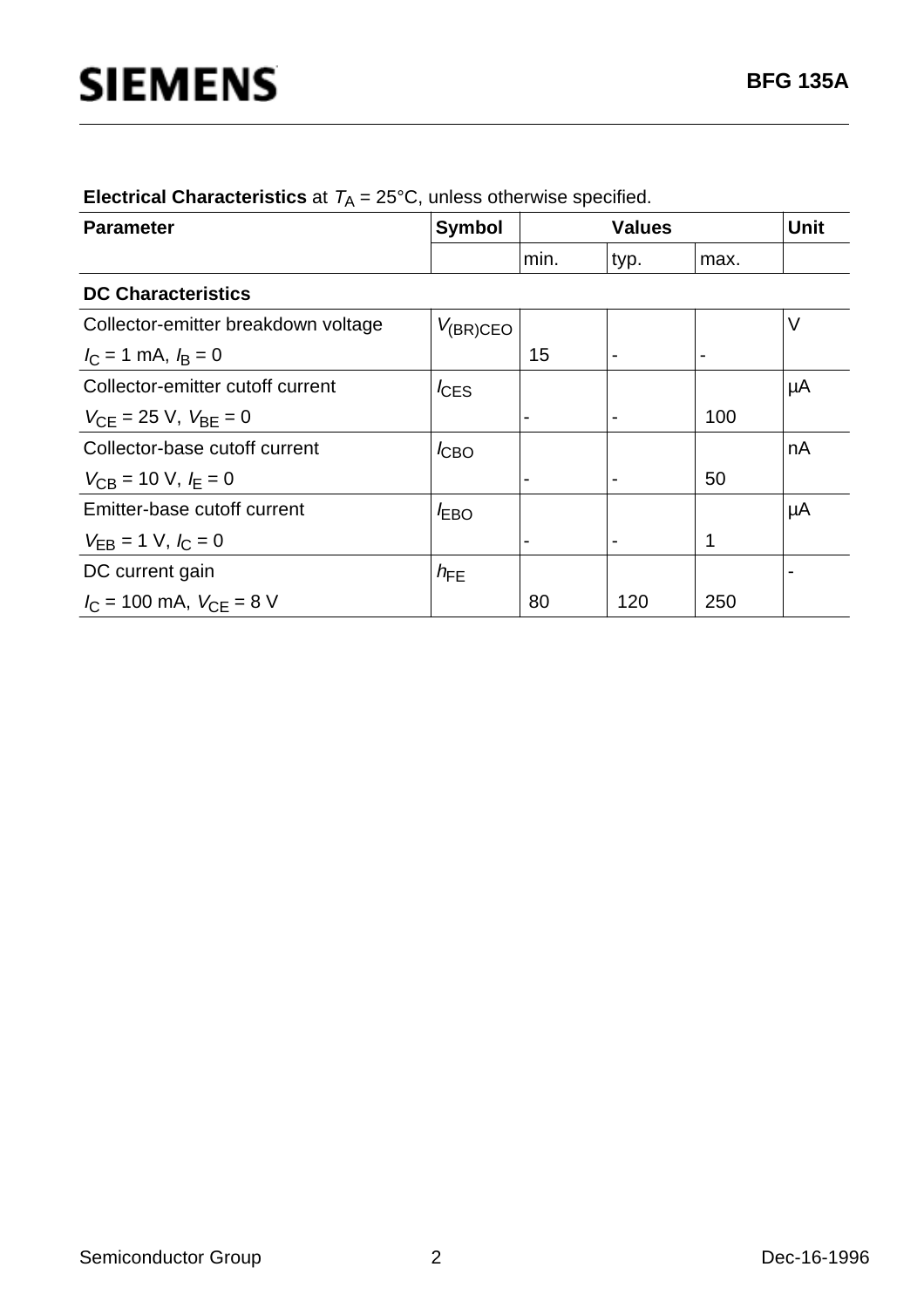| <b>Parameter</b>                                          | <b>Symbol</b>     |                          |                | <b>Values</b>                |     |
|-----------------------------------------------------------|-------------------|--------------------------|----------------|------------------------------|-----|
|                                                           |                   | min.                     | typ.           | max.                         |     |
| <b>AC Characteristics</b>                                 |                   |                          |                |                              |     |
| <b>Transition frequency</b>                               | $f_{\mathcal{T}}$ |                          |                |                              | GHz |
| $I_C = 100$ mA, $V_{CE} = 8$ V, $f = 200$ MHz             |                   | 4.5                      | 6              | -                            |     |
| Collector-base capacitance                                | $C_{\rm cb}$      |                          |                |                              | pF  |
| $V_{CB}$ = 10 V, $f$ = 1 MHz                              |                   |                          | 1.3            | 1.8                          |     |
| Collector-emitter capacitance                             | $C_{\rm ce}$      |                          |                |                              |     |
| $V_{CE}$ = 10 V, $f$ = 1 MHz                              |                   |                          | 0.8            | -                            |     |
| Emitter-base capacitance                                  | $C_{\text{eb}}$   |                          |                |                              |     |
| $V_{EB} = 0.5 V, f = 1 MHz$                               |                   | $\overline{\phantom{0}}$ | 7.5            | $\qquad \qquad \blacksquare$ |     |
| Noise figure                                              | F                 |                          |                |                              | dB  |
| $I_C = 30$ mA, $V_{CE} = 8$ V, $Z_S = Z_{Sopt}$           |                   |                          |                |                              |     |
| $f = 900$ MHz                                             |                   |                          | $\overline{2}$ |                              |     |
| $f = 1.8$ GHz                                             |                   |                          | 3.7            |                              |     |
| 2)<br>Power gain                                          | $G_{\text{ma}}$   |                          |                |                              |     |
| $I_C = 100$ mA, $V_{CE} = 8$ V, $Z_S = Z_{Sopt}$          |                   |                          |                |                              |     |
| $Z_L = Z_{Lopt}$                                          |                   |                          |                |                              |     |
| $f = 900$ MHz                                             |                   |                          | 14             |                              |     |
| $f = 1.8$ GHz                                             |                   |                          | 9              |                              |     |
| Transducer gain                                           | $ S_{21e} ^2$     |                          |                |                              |     |
| $I_C = 100$ mA, $V_{CE} = 8$ V, $Z_S = Z_L = 50$ $\Omega$ |                   |                          |                |                              |     |
| $f = 900$ MHz                                             |                   |                          | 10             |                              |     |
| $f = 1.8$ GHz                                             |                   |                          | 4              |                              |     |
| Third order intercept point                               | IP <sub>3</sub>   |                          |                |                              | dBm |
| $I_C$ = 100 mA, $V_{CE}$ = 8 V, $f$ = 900 MHz             |                   |                          |                |                              |     |
| $Z_{\rm S}$ = $Z_{\rm L}$ = 50 $\Omega$                   |                   |                          | 38             |                              |     |

**Electrical Characteristics** at  $T_A = 25^{\circ}$ C, unless otherwise specified.

2)  $G_{\text{ma}} = |S_{21}/S_{12}|$  (k-(k<sup>2</sup>-1)<sup>1/2</sup>)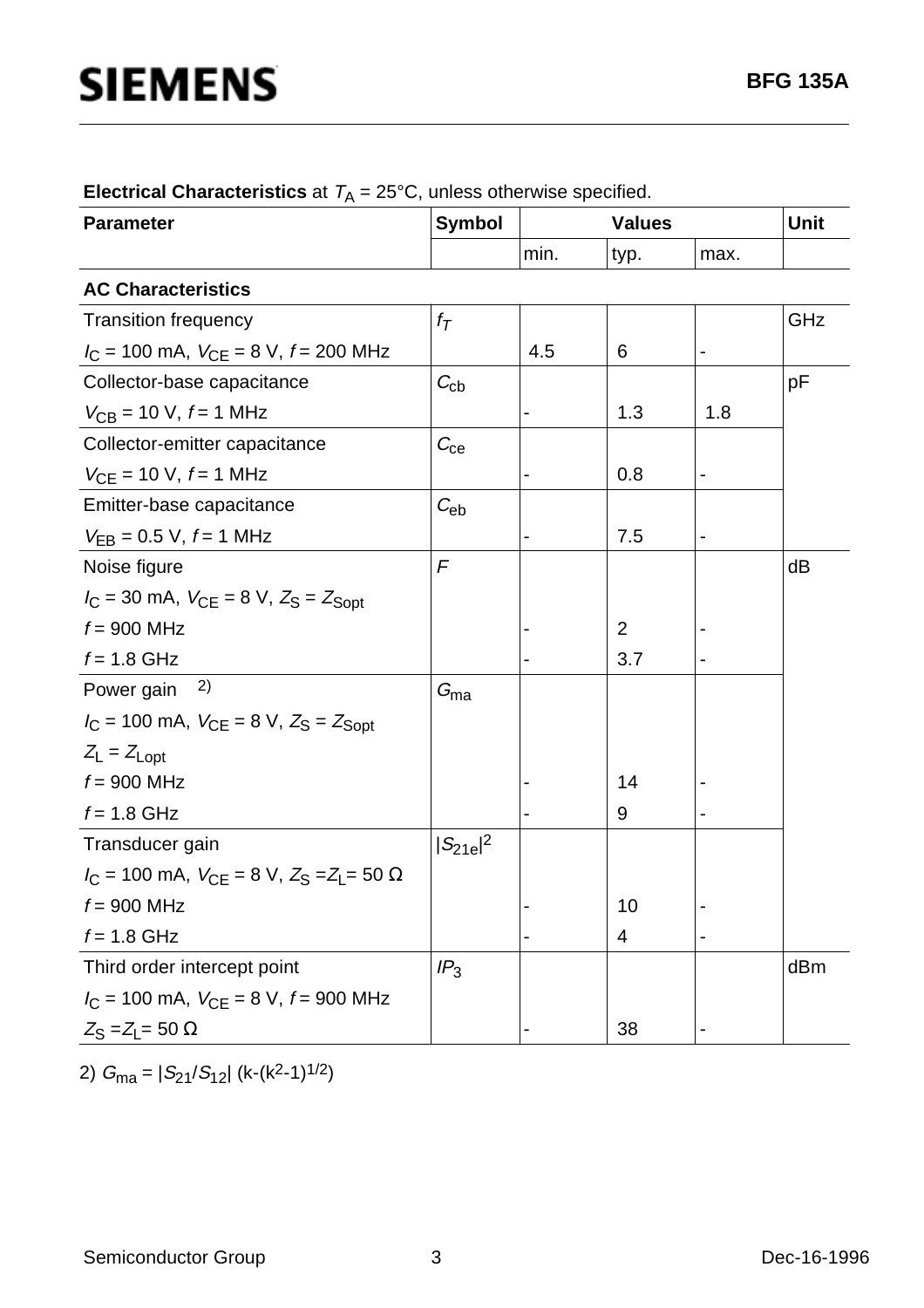# **SIEMENS**

### **Total power dissipation**  $P_{\text{tot}} = f(T_A^*, T_S)$

\* Package mounted on epoxy



**Permissible Pulse Load**  $R_{th,JS} = f(t_p)$ 



**Permissible Pulse Load**  $P_{\text{totmax}}/P_{\text{totDC}} = f(t_p)$ 

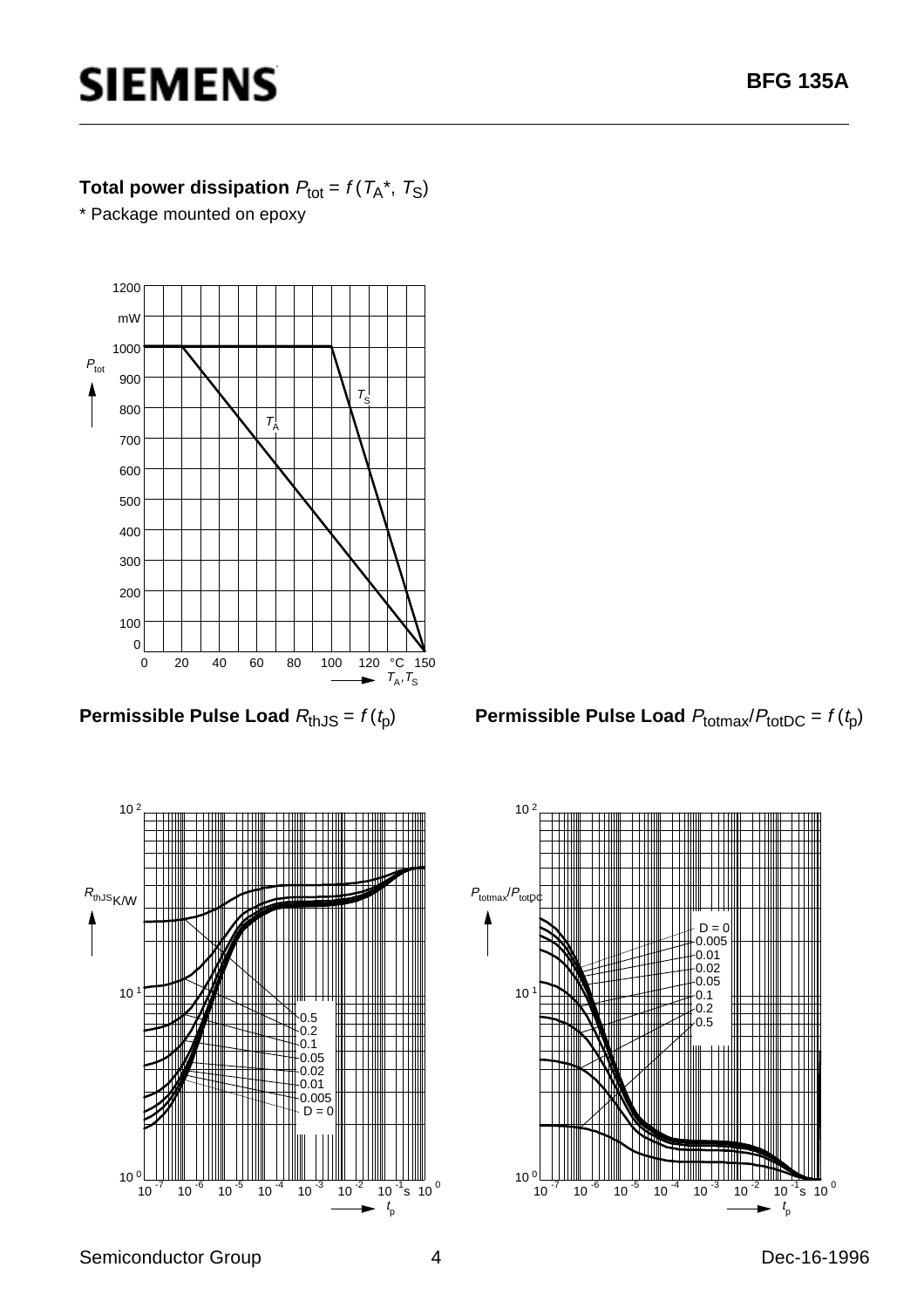## **Collector-base capacitance**  $C_{\text{cb}} = f(V_{\text{CB}})$  $V_{BE} = v_{be} = 0, f = 1MHz$





 $V_{CF}$  = Parameter



### **Transition frequency**  $f_T = f(l_C)$

#### $V_{CE}$  = Parameter



# **Power Gain**  $G_{\text{ma}}$ ,  $G_{\text{ms}} = f(I_C)$

 $f = 1.8$ GHz  $V_{CF}$  = Parameter